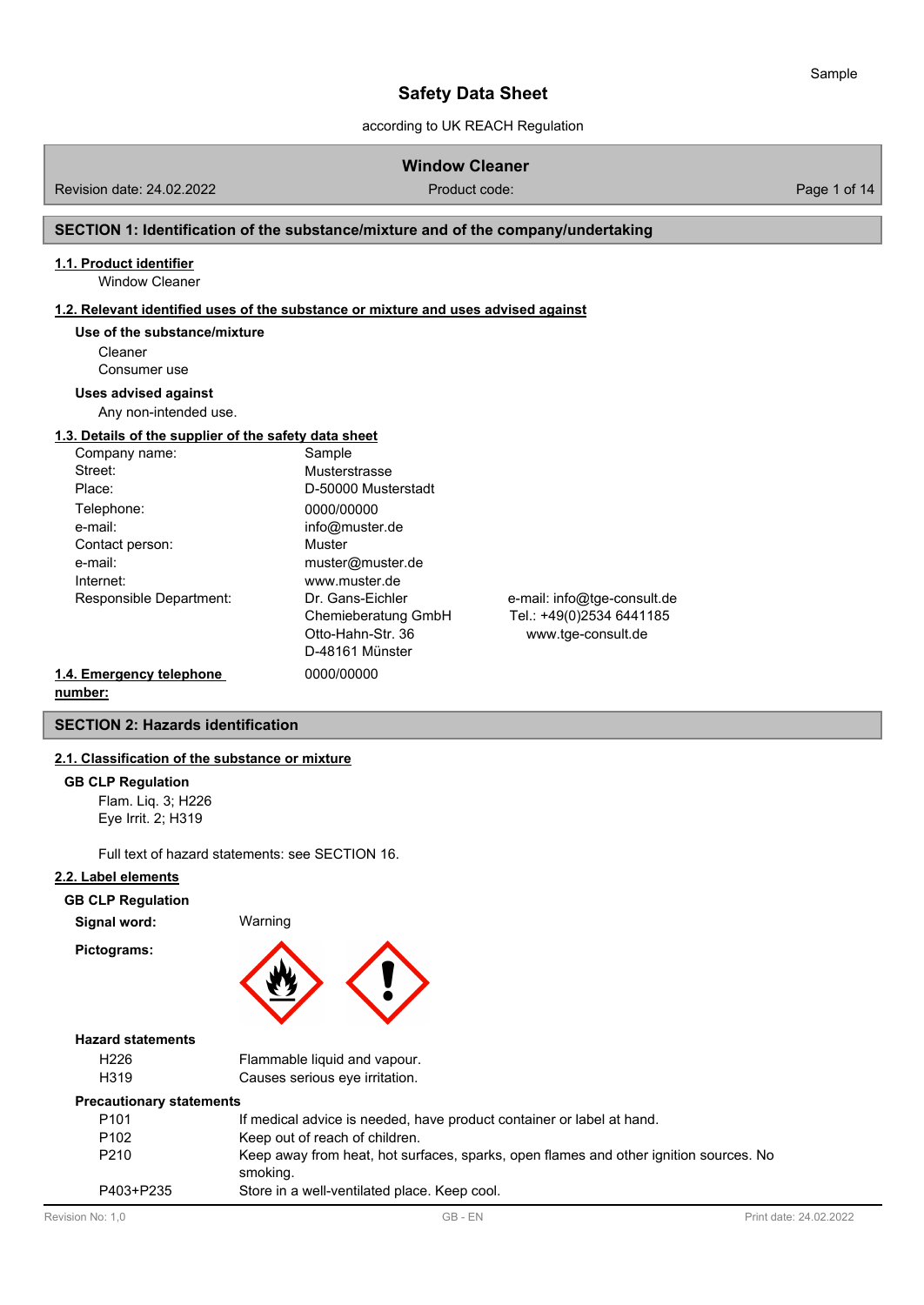# according to UK REACH Regulation

|                           | <b>Window Cleaner</b>                                                                                  |              |
|---------------------------|--------------------------------------------------------------------------------------------------------|--------------|
| Revision date: 24,02,2022 | Product code:                                                                                          | Page 2 of 14 |
| P <sub>501</sub>          | Dispose of contents/container in accordance with local/regional/national/international<br>regulations. |              |

#### **2.3. Other hazards**

In use, may form flammable/explosive vapour-air mixture. For information or further instructions, see also section 11 or 12.

# **SECTION 3: Composition/information on ingredients**

# **3.2. Mixtures**

#### **Hazardous components**

| CAS No     | Chemical name                                                                                          |              |                  |            |  |
|------------|--------------------------------------------------------------------------------------------------------|--------------|------------------|------------|--|
|            | EC No                                                                                                  | Index No     | <b>REACH No</b>  |            |  |
|            | Classification (GB CLP Regulation)                                                                     |              |                  |            |  |
| 67-63-0    | propan-2-ol; isopropyl alcohol; isopropanol                                                            |              |                  | $7 - 10\%$ |  |
|            | 603-117-00-0<br>01-2119457558-25<br>200-661-7<br>Flam. Liq. 2, Eye Irrit. 2, STOT SE 3; H225 H319 H336 |              |                  |            |  |
|            |                                                                                                        |              |                  |            |  |
| 64-17-5    | ethanol, ethyl alcohol                                                                                 |              |                  |            |  |
|            | 200-578-6                                                                                              | 603-002-00-5 | 01-2119457610-43 |            |  |
|            | Flam. Liq. 2, Eye Irrit. 2; H225 H319                                                                  |              |                  |            |  |
| 68439-50-9 | Alcohols, C12-14, ethoxylated                                                                          |              |                  |            |  |
|            | 500-213-3                                                                                              |              |                  |            |  |
|            | Eye Dam. 1, Aquatic Acute 1; H318 H400                                                                 |              |                  |            |  |

# Full text of H and EUH statements: see section 16.

# **Specific Conc. Limits, M-factors and ATE**

| CAS No     | IEC No     | <b>I</b> Chemical name                                                                        | Quantity   |
|------------|------------|-----------------------------------------------------------------------------------------------|------------|
|            |            | Specific Conc. Limits, M-factors and ATE                                                      |            |
| 67-63-0    | l200-661-7 | propan-2-ol; isopropyl alcohol; isopropanol                                                   | $7 - 10\%$ |
|            |            | dermal: LD50 = $>$ 5000 mg/kg; oral: LD50 = 5840 mg/kg                                        |            |
| 64-17-5    | l200-578-6 | ethanol, ethyl alcohol                                                                        | $< 2 \%$   |
|            | 100        | inhalation: LC50 = 124,7 mg/l (vapours); oral: LD50 = >5000 mg/kg Eye Irrit. 2; H319: >= 50 - |            |
| 68439-50-9 | 1500-213-3 | Alcohols, C12-14, ethoxylated                                                                 | < 2 %      |
|            |            |                                                                                               |            |

#### **Labelling for contents according to Regulation (EC) No 648/2004**

< 5 % non-ionic surfactants.

#### **Further Information**

Product does not contain listed SVHC substances > 0,1 % according to Regulation (EC) No. 1907/2006 Article 59 (REACH)

#### **SECTION 4: First aid measures**

### **4.1. Description of first aid measures**

#### **General information**

In case of accident or unwellness, seek medical advice immediately (show directions for use or safety data sheet if possible). Take off immediately all contaminated clothing.

### **After inhalation**

Remove person to fresh air and keep comfortable for breathing. In case of respiratory tract irritation, consult a physician.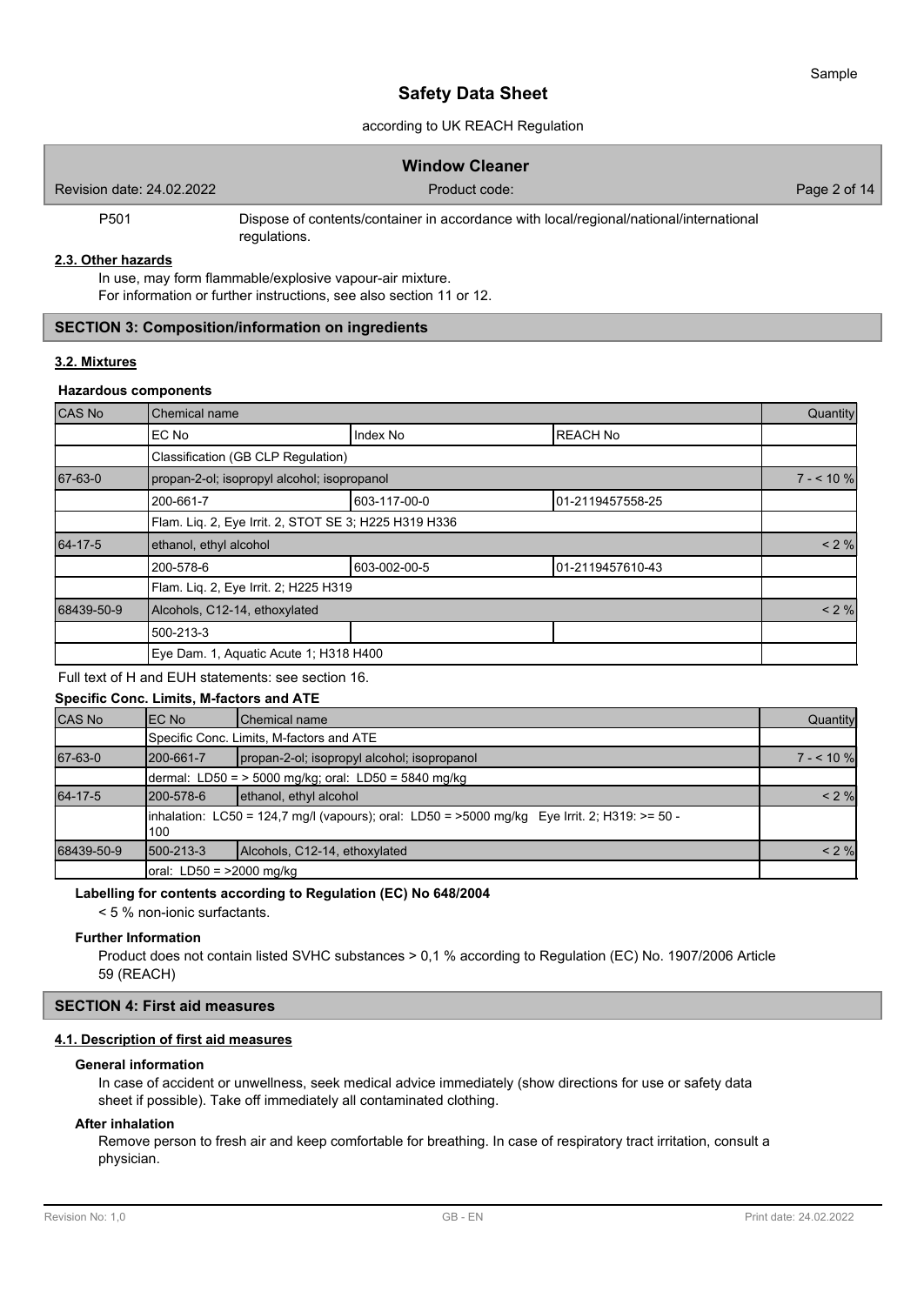# according to UK REACH Regulation

| Revision date: 24.02.2022 | Product code: | Page 3 of 14 |
|---------------------------|---------------|--------------|
|                           |               |              |

**Window Cleaner**

#### **After contact with skin**

Take off immediately all contaminated clothing. Wash with plenty of water. In case of skin irritation, seek medical treatment.

#### **After contact with eyes**

Rinse cautiously with water for several minutes. Remove contact lenses, if present and easy to do. Continue rinsing. If eye irritation persists: Get medical advice/attention.

#### **After ingestion**

Rinse mouth thoroughly with water. Let water be drunken in little sips (dilution effect). Do NOT induce vomiting. Never give anything by mouth to an unconscious person or a person with cramps. In all cases of doubt, or when symptoms persist, seek medical advice.

#### **4.2. Most important symptoms and effects, both acute and delayed**

No information available.

#### **4.3. Indication of any immediate medical attention and special treatment needed**

Treat symptomatically.

# **SECTION 5: Firefighting measures**

# **5.1. Extinguishing media**

#### **Suitable extinguishing media**

Carbon dioxide (CO2). Dry extinguishing powder. alcohol resistant foam.

In case of major fire and large quantities: Atomized water.

#### **Unsuitable extinguishing media**

High power water jet.

#### **5.2. Special hazards arising from the substance or mixture**

Can be released in case of fire: Gas/vapours, irritant. Carbon monoxide Carbon dioxide (CO2).

# **5.3. Advice for firefighters**

In case of fire: Wear self-contained breathing apparatus.In case of fire and/or explosion do not breathe fumes.

#### **Additional information**

Collect contaminated fire extinguishing water separately. Do not allow entering drains or surface water. Use water spray jet to protect personnel and to cool endangered containers.

In case of major fire and large quantities: Evacuate area. Fight fire remotely due to the risk of explosion.

# **SECTION 6: Accidental release measures**

#### **6.1. Personal precautions, protective equipment and emergency procedures**

#### **General advice**

Remove all sources of ignition. Ventilate affected area.

Do not breathe gas/vapour/aerosol. Avoid contact with skin, eyes and clothes.

#### **For non-emergency personnel**

Wear personal protection equipment (refer to section 8).

#### **For emergency responders**

No special measures are necessary.

#### **6.2. Environmental precautions**

Do not allow to enter into surface water or drains. Cover drains. Prevent spread over a wide area (e.g. by containment or oil barriers). In case of gas escape or of entry into waterways, soil or drains, inform the responsible authorities.

## **6.3. Methods and material for containment and cleaning up**

#### **For containment**

Absorb with liquid-binding material (e.g. sand, diatomaceous earth, acid- or universal binding agents). Treat the recovered material as prescribed in the section on waste disposal.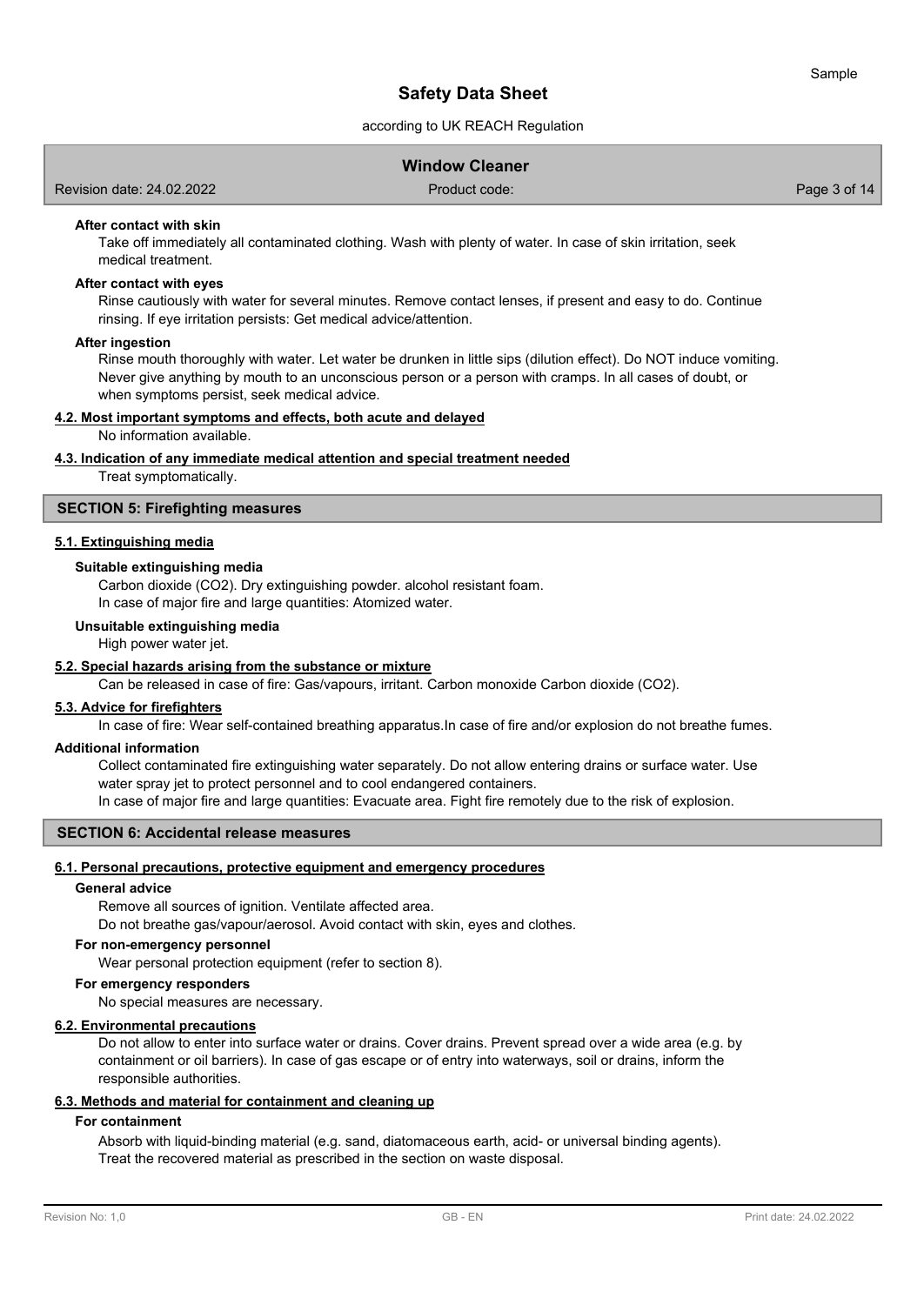# according to UK REACH Regulation

|  |  | <b>Window Cleaner</b> |  |  |
|--|--|-----------------------|--|--|
|  |  |                       |  |  |

Revision date: 24.02.2022 Product code: Page 4 of 14

### **For cleaning up**

Clean contaminated objects and areas thoroughly observing environmental regulations.

### **Other information**

Ventilate affected area.

# **6.4. Reference to other sections**

Safe handling: see section 7 Disposal: see section 13

#### **SECTION 7: Handling and storage**

#### **7.1. Precautions for safe handling**

#### **Advice on safe handling**

Provide adequate ventilation as well as local exhaustion at critical locations. Wear suitable protective clothing. (See section 8.)

#### **Advice on protection against fire and explosion**

Keep away from sources of ignition. - No smoking. Take precautionary measures against static discharges. Flammable vapours can accumulate in head space of closed systems. In use, may form flammable/explosive vapour-air mixture. Heating causes rise in pressure with risk of bursting.

#### **Advice on general occupational hygiene**

The usual precautions for handling chemicals should be considered.

Keep away from food, drink and animal feedingstuffs.

Always close containers tightly after the removal of product. Do not eat, drink, smoke or sneeze at the workplace. Wash hands before breaks and after work. Protect skin by using skin protective cream. Take off contaminated clothing.

#### **Further information on handling**

General protection and hygiene measures: See section 8.

#### **7.2. Conditions for safe storage, including any incompatibilities**

#### **Requirements for storage rooms and vessels**

Keep container tightly closed in a cool, well-ventilated place. Protect against direct sunlight. Ensure adequate ventilation of the storage area.

Make sure spills can be contained (e.g. sump pallets or kerbed areas).

#### **Hints on joint storage**

Do not store together with: Gas. Explosives. Flammable solids. Pyrophoric liquids and solids. Self-heating substances and mixtures. Substances and mixtures which, in contact with water, emit flammable gases. Oxidizing liquids. Oxidizing solids. ammonium nitrate. Self-reactive substances and mixtures. Organic peroxides. Non-combustible toxic substances. Radioactive substances. Infectious substances.

#### **Further information on storage conditions**

Keep the packing dry and well sealed to prevent contamination and absorbtion of humidity. Protect against: UV-radiation/sunlight. heat. Humidity frost. storage temperature: 15-25°C

# **7.3. Specific end use(s)**

See section 1.

### **SECTION 8: Exposure controls/personal protection**

#### **8.1. Control parameters**

#### **Exposure limits (EH40)**

| l CAS No | <b>I</b> Substance | ppm  | mg/m <sup>3</sup> | fibres/ml | Category    | Origin     |
|----------|--------------------|------|-------------------|-----------|-------------|------------|
| 64-17-5  | <b>Ethanol</b>     | 1000 | 1920l             |           | TWA $(8 h)$ | WEL        |
| 67-63-0  | IPropan-2-ol       | 400l | 999l              |           | TWA (8 h)   | <b>WEL</b> |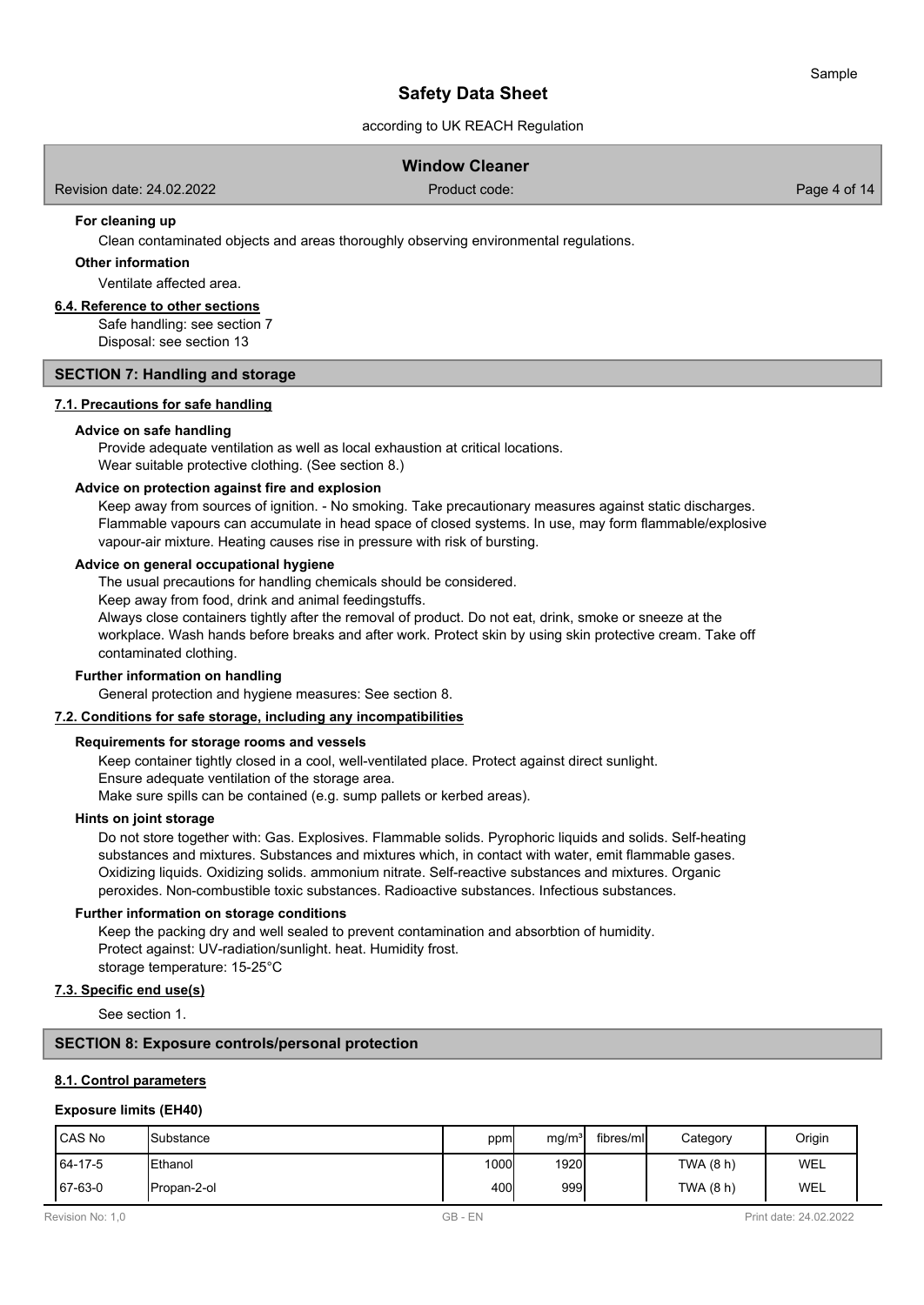according to UK REACH Regulation

| Product code:<br>Revision date: 24,02,2022<br>500<br>1250<br>STEL (15 min)<br><b>WEL</b><br><b>DNEL/DMEL values</b><br>Substance<br>Effect<br>Value<br>Exposure route<br>propan-2-ol; isopropyl alcohol; isopropanol<br>Worker DNEL, long-term<br>inhalation<br>500 mg/m <sup>3</sup><br>systemic<br>89 mg/m <sup>3</sup><br>Consumer DNEL, long-term<br>inhalation<br>systemic<br>Worker DNEL, long-term<br>888 mg/kg bw/day<br>dermal<br>systemic<br>26 mg/kg bw/day<br>Consumer DNEL, long-term<br>oral<br>systemic<br>319 mg/kg bw/day<br>Consumer DNEL, long-term<br>dermal<br>systemic<br>ethanol, ethyl alcohol<br>1900 mg/m <sup>3</sup><br>Worker DNEL, acute<br>inhalation<br>local<br>343 mg/kg bw/day<br>Worker DNEL, long-term<br>dermal<br>systemic<br>Worker DNEL, long-term<br>950 mg/m <sup>3</sup><br>inhalation<br>systemic<br>950 mg/m <sup>3</sup><br>Consumer DNEL, acute<br>inhalation<br>local<br>206 mg/kg bw/day<br>Consumer DNEL, long-term<br>dermal<br>systemic<br>114 mg/m $3$<br>Consumer DNEL, long-term<br>inhalation<br>systemic<br>87 mg/kg bw/day<br>Consumer DNEL, long-term<br>systemic<br>oral<br>Substance<br>Value<br>Environmental compartment<br>propan-2-ol; isopropyl alcohol; isopropanol<br>140,9 mg/l<br>140,9 mg/l<br>Freshwater (intermittent releases)<br>140,9 mg/l<br>552 mg/kg<br>Freshwater sediment<br>Marine sediment<br>552 mg/kg<br>160 mg/kg<br>Secondary poisoning<br>2251 mg/l<br>Micro-organisms in sewage treatment plants (STP)<br>28 mg/kg<br>ethanol, ethyl alcohol<br>0,96 mg/l<br>2,75 mg/l<br>Freshwater (intermittent releases)<br>0,79 mg/l<br>2,75 mg/l<br>3,6 mg/kg<br>2,9 mg/kg<br>0,72 mg/kg<br>580 mg/l<br>Micro-organisms in sewage treatment plants (STP)<br>0,63 mg/kg |                                      |  | <b>Window Cleaner</b> |  |  |              |  |
|--------------------------------------------------------------------------------------------------------------------------------------------------------------------------------------------------------------------------------------------------------------------------------------------------------------------------------------------------------------------------------------------------------------------------------------------------------------------------------------------------------------------------------------------------------------------------------------------------------------------------------------------------------------------------------------------------------------------------------------------------------------------------------------------------------------------------------------------------------------------------------------------------------------------------------------------------------------------------------------------------------------------------------------------------------------------------------------------------------------------------------------------------------------------------------------------------------------------------------------------------------------------------------------------------------------------------------------------------------------------------------------------------------------------------------------------------------------------------------------------------------------------------------------------------------------------------------------------------------------------------------------------------------------------------------------------------------------------------------------------------------|--------------------------------------|--|-----------------------|--|--|--------------|--|
|                                                                                                                                                                                                                                                                                                                                                                                                                                                                                                                                                                                                                                                                                                                                                                                                                                                                                                                                                                                                                                                                                                                                                                                                                                                                                                                                                                                                                                                                                                                                                                                                                                                                                                                                                        |                                      |  |                       |  |  | Page 5 of 14 |  |
|                                                                                                                                                                                                                                                                                                                                                                                                                                                                                                                                                                                                                                                                                                                                                                                                                                                                                                                                                                                                                                                                                                                                                                                                                                                                                                                                                                                                                                                                                                                                                                                                                                                                                                                                                        |                                      |  |                       |  |  |              |  |
|                                                                                                                                                                                                                                                                                                                                                                                                                                                                                                                                                                                                                                                                                                                                                                                                                                                                                                                                                                                                                                                                                                                                                                                                                                                                                                                                                                                                                                                                                                                                                                                                                                                                                                                                                        |                                      |  |                       |  |  |              |  |
|                                                                                                                                                                                                                                                                                                                                                                                                                                                                                                                                                                                                                                                                                                                                                                                                                                                                                                                                                                                                                                                                                                                                                                                                                                                                                                                                                                                                                                                                                                                                                                                                                                                                                                                                                        | <b>CAS No</b>                        |  |                       |  |  |              |  |
|                                                                                                                                                                                                                                                                                                                                                                                                                                                                                                                                                                                                                                                                                                                                                                                                                                                                                                                                                                                                                                                                                                                                                                                                                                                                                                                                                                                                                                                                                                                                                                                                                                                                                                                                                        | DNEL type                            |  |                       |  |  |              |  |
|                                                                                                                                                                                                                                                                                                                                                                                                                                                                                                                                                                                                                                                                                                                                                                                                                                                                                                                                                                                                                                                                                                                                                                                                                                                                                                                                                                                                                                                                                                                                                                                                                                                                                                                                                        | 67-63-0                              |  |                       |  |  |              |  |
|                                                                                                                                                                                                                                                                                                                                                                                                                                                                                                                                                                                                                                                                                                                                                                                                                                                                                                                                                                                                                                                                                                                                                                                                                                                                                                                                                                                                                                                                                                                                                                                                                                                                                                                                                        |                                      |  |                       |  |  |              |  |
|                                                                                                                                                                                                                                                                                                                                                                                                                                                                                                                                                                                                                                                                                                                                                                                                                                                                                                                                                                                                                                                                                                                                                                                                                                                                                                                                                                                                                                                                                                                                                                                                                                                                                                                                                        |                                      |  |                       |  |  |              |  |
|                                                                                                                                                                                                                                                                                                                                                                                                                                                                                                                                                                                                                                                                                                                                                                                                                                                                                                                                                                                                                                                                                                                                                                                                                                                                                                                                                                                                                                                                                                                                                                                                                                                                                                                                                        |                                      |  |                       |  |  |              |  |
|                                                                                                                                                                                                                                                                                                                                                                                                                                                                                                                                                                                                                                                                                                                                                                                                                                                                                                                                                                                                                                                                                                                                                                                                                                                                                                                                                                                                                                                                                                                                                                                                                                                                                                                                                        |                                      |  |                       |  |  |              |  |
|                                                                                                                                                                                                                                                                                                                                                                                                                                                                                                                                                                                                                                                                                                                                                                                                                                                                                                                                                                                                                                                                                                                                                                                                                                                                                                                                                                                                                                                                                                                                                                                                                                                                                                                                                        |                                      |  |                       |  |  |              |  |
|                                                                                                                                                                                                                                                                                                                                                                                                                                                                                                                                                                                                                                                                                                                                                                                                                                                                                                                                                                                                                                                                                                                                                                                                                                                                                                                                                                                                                                                                                                                                                                                                                                                                                                                                                        | 64-17-5                              |  |                       |  |  |              |  |
|                                                                                                                                                                                                                                                                                                                                                                                                                                                                                                                                                                                                                                                                                                                                                                                                                                                                                                                                                                                                                                                                                                                                                                                                                                                                                                                                                                                                                                                                                                                                                                                                                                                                                                                                                        |                                      |  |                       |  |  |              |  |
|                                                                                                                                                                                                                                                                                                                                                                                                                                                                                                                                                                                                                                                                                                                                                                                                                                                                                                                                                                                                                                                                                                                                                                                                                                                                                                                                                                                                                                                                                                                                                                                                                                                                                                                                                        |                                      |  |                       |  |  |              |  |
|                                                                                                                                                                                                                                                                                                                                                                                                                                                                                                                                                                                                                                                                                                                                                                                                                                                                                                                                                                                                                                                                                                                                                                                                                                                                                                                                                                                                                                                                                                                                                                                                                                                                                                                                                        |                                      |  |                       |  |  |              |  |
|                                                                                                                                                                                                                                                                                                                                                                                                                                                                                                                                                                                                                                                                                                                                                                                                                                                                                                                                                                                                                                                                                                                                                                                                                                                                                                                                                                                                                                                                                                                                                                                                                                                                                                                                                        |                                      |  |                       |  |  |              |  |
|                                                                                                                                                                                                                                                                                                                                                                                                                                                                                                                                                                                                                                                                                                                                                                                                                                                                                                                                                                                                                                                                                                                                                                                                                                                                                                                                                                                                                                                                                                                                                                                                                                                                                                                                                        |                                      |  |                       |  |  |              |  |
|                                                                                                                                                                                                                                                                                                                                                                                                                                                                                                                                                                                                                                                                                                                                                                                                                                                                                                                                                                                                                                                                                                                                                                                                                                                                                                                                                                                                                                                                                                                                                                                                                                                                                                                                                        |                                      |  |                       |  |  |              |  |
|                                                                                                                                                                                                                                                                                                                                                                                                                                                                                                                                                                                                                                                                                                                                                                                                                                                                                                                                                                                                                                                                                                                                                                                                                                                                                                                                                                                                                                                                                                                                                                                                                                                                                                                                                        |                                      |  |                       |  |  |              |  |
|                                                                                                                                                                                                                                                                                                                                                                                                                                                                                                                                                                                                                                                                                                                                                                                                                                                                                                                                                                                                                                                                                                                                                                                                                                                                                                                                                                                                                                                                                                                                                                                                                                                                                                                                                        | <b>PNEC values</b>                   |  |                       |  |  |              |  |
|                                                                                                                                                                                                                                                                                                                                                                                                                                                                                                                                                                                                                                                                                                                                                                                                                                                                                                                                                                                                                                                                                                                                                                                                                                                                                                                                                                                                                                                                                                                                                                                                                                                                                                                                                        | <b>CAS No</b>                        |  |                       |  |  |              |  |
|                                                                                                                                                                                                                                                                                                                                                                                                                                                                                                                                                                                                                                                                                                                                                                                                                                                                                                                                                                                                                                                                                                                                                                                                                                                                                                                                                                                                                                                                                                                                                                                                                                                                                                                                                        |                                      |  |                       |  |  |              |  |
|                                                                                                                                                                                                                                                                                                                                                                                                                                                                                                                                                                                                                                                                                                                                                                                                                                                                                                                                                                                                                                                                                                                                                                                                                                                                                                                                                                                                                                                                                                                                                                                                                                                                                                                                                        | 67-63-0                              |  |                       |  |  |              |  |
|                                                                                                                                                                                                                                                                                                                                                                                                                                                                                                                                                                                                                                                                                                                                                                                                                                                                                                                                                                                                                                                                                                                                                                                                                                                                                                                                                                                                                                                                                                                                                                                                                                                                                                                                                        | Freshwater                           |  |                       |  |  |              |  |
|                                                                                                                                                                                                                                                                                                                                                                                                                                                                                                                                                                                                                                                                                                                                                                                                                                                                                                                                                                                                                                                                                                                                                                                                                                                                                                                                                                                                                                                                                                                                                                                                                                                                                                                                                        |                                      |  |                       |  |  |              |  |
|                                                                                                                                                                                                                                                                                                                                                                                                                                                                                                                                                                                                                                                                                                                                                                                                                                                                                                                                                                                                                                                                                                                                                                                                                                                                                                                                                                                                                                                                                                                                                                                                                                                                                                                                                        | Marine water                         |  |                       |  |  |              |  |
|                                                                                                                                                                                                                                                                                                                                                                                                                                                                                                                                                                                                                                                                                                                                                                                                                                                                                                                                                                                                                                                                                                                                                                                                                                                                                                                                                                                                                                                                                                                                                                                                                                                                                                                                                        |                                      |  |                       |  |  |              |  |
|                                                                                                                                                                                                                                                                                                                                                                                                                                                                                                                                                                                                                                                                                                                                                                                                                                                                                                                                                                                                                                                                                                                                                                                                                                                                                                                                                                                                                                                                                                                                                                                                                                                                                                                                                        |                                      |  |                       |  |  |              |  |
|                                                                                                                                                                                                                                                                                                                                                                                                                                                                                                                                                                                                                                                                                                                                                                                                                                                                                                                                                                                                                                                                                                                                                                                                                                                                                                                                                                                                                                                                                                                                                                                                                                                                                                                                                        |                                      |  |                       |  |  |              |  |
|                                                                                                                                                                                                                                                                                                                                                                                                                                                                                                                                                                                                                                                                                                                                                                                                                                                                                                                                                                                                                                                                                                                                                                                                                                                                                                                                                                                                                                                                                                                                                                                                                                                                                                                                                        |                                      |  |                       |  |  |              |  |
|                                                                                                                                                                                                                                                                                                                                                                                                                                                                                                                                                                                                                                                                                                                                                                                                                                                                                                                                                                                                                                                                                                                                                                                                                                                                                                                                                                                                                                                                                                                                                                                                                                                                                                                                                        | Soil                                 |  |                       |  |  |              |  |
|                                                                                                                                                                                                                                                                                                                                                                                                                                                                                                                                                                                                                                                                                                                                                                                                                                                                                                                                                                                                                                                                                                                                                                                                                                                                                                                                                                                                                                                                                                                                                                                                                                                                                                                                                        | 64-17-5                              |  |                       |  |  |              |  |
|                                                                                                                                                                                                                                                                                                                                                                                                                                                                                                                                                                                                                                                                                                                                                                                                                                                                                                                                                                                                                                                                                                                                                                                                                                                                                                                                                                                                                                                                                                                                                                                                                                                                                                                                                        | Freshwater                           |  |                       |  |  |              |  |
|                                                                                                                                                                                                                                                                                                                                                                                                                                                                                                                                                                                                                                                                                                                                                                                                                                                                                                                                                                                                                                                                                                                                                                                                                                                                                                                                                                                                                                                                                                                                                                                                                                                                                                                                                        |                                      |  |                       |  |  |              |  |
|                                                                                                                                                                                                                                                                                                                                                                                                                                                                                                                                                                                                                                                                                                                                                                                                                                                                                                                                                                                                                                                                                                                                                                                                                                                                                                                                                                                                                                                                                                                                                                                                                                                                                                                                                        | Marine water                         |  |                       |  |  |              |  |
|                                                                                                                                                                                                                                                                                                                                                                                                                                                                                                                                                                                                                                                                                                                                                                                                                                                                                                                                                                                                                                                                                                                                                                                                                                                                                                                                                                                                                                                                                                                                                                                                                                                                                                                                                        | Marine water (intermittent releases) |  |                       |  |  |              |  |
|                                                                                                                                                                                                                                                                                                                                                                                                                                                                                                                                                                                                                                                                                                                                                                                                                                                                                                                                                                                                                                                                                                                                                                                                                                                                                                                                                                                                                                                                                                                                                                                                                                                                                                                                                        | Freshwater sediment                  |  |                       |  |  |              |  |
|                                                                                                                                                                                                                                                                                                                                                                                                                                                                                                                                                                                                                                                                                                                                                                                                                                                                                                                                                                                                                                                                                                                                                                                                                                                                                                                                                                                                                                                                                                                                                                                                                                                                                                                                                        | Marine sediment                      |  |                       |  |  |              |  |
|                                                                                                                                                                                                                                                                                                                                                                                                                                                                                                                                                                                                                                                                                                                                                                                                                                                                                                                                                                                                                                                                                                                                                                                                                                                                                                                                                                                                                                                                                                                                                                                                                                                                                                                                                        | Secondary poisoning                  |  |                       |  |  |              |  |
|                                                                                                                                                                                                                                                                                                                                                                                                                                                                                                                                                                                                                                                                                                                                                                                                                                                                                                                                                                                                                                                                                                                                                                                                                                                                                                                                                                                                                                                                                                                                                                                                                                                                                                                                                        |                                      |  |                       |  |  |              |  |
|                                                                                                                                                                                                                                                                                                                                                                                                                                                                                                                                                                                                                                                                                                                                                                                                                                                                                                                                                                                                                                                                                                                                                                                                                                                                                                                                                                                                                                                                                                                                                                                                                                                                                                                                                        | Soil                                 |  |                       |  |  |              |  |

# **8.2. Exposure controls**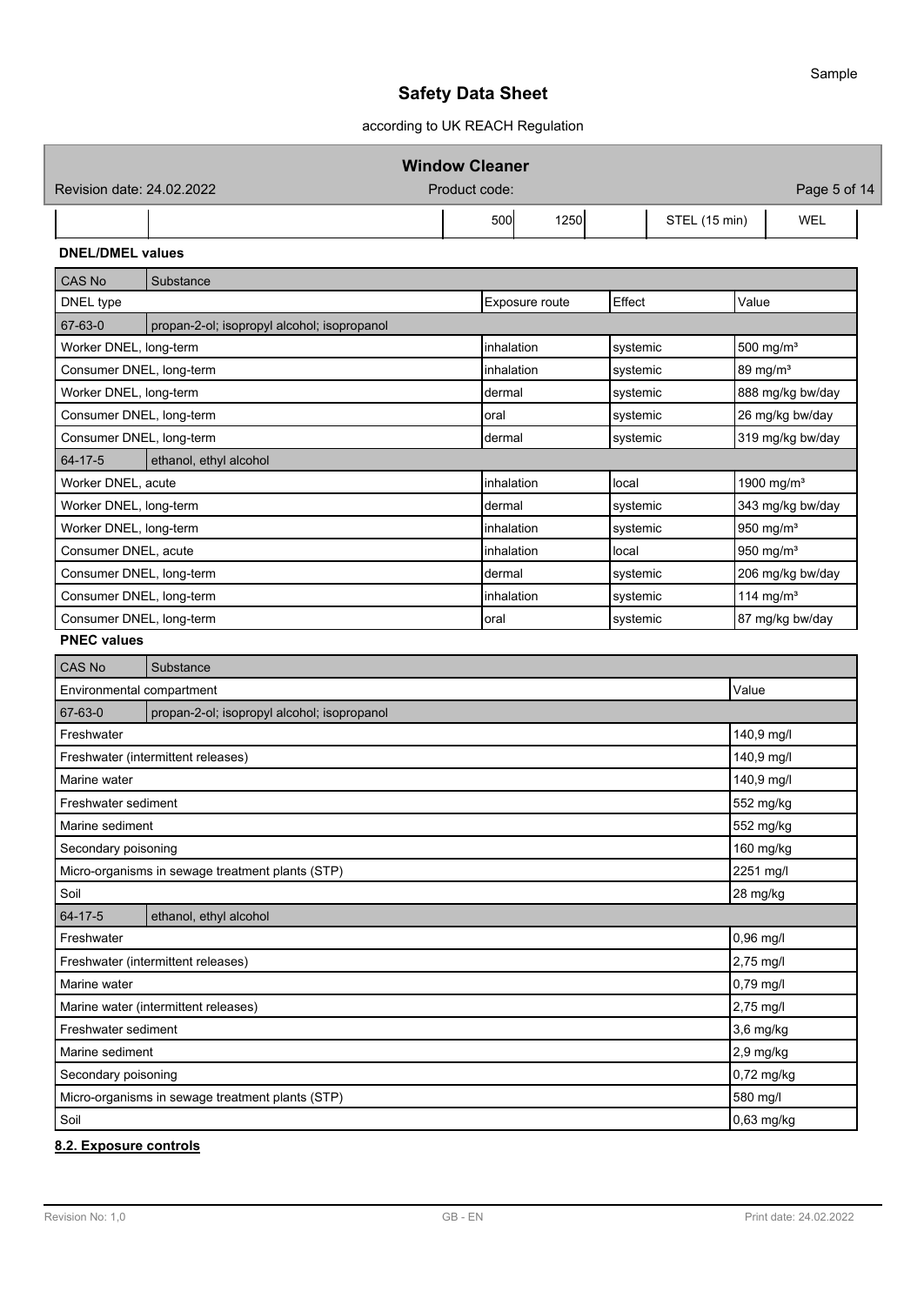according to UK REACH Regulation

# **Window Cleaner**

Revision date: 24.02.2022 Product code: Page 6 of 14



#### **Appropriate engineering controls**

Technical measures and the application of suitable work processes have priority over personal protection equipment.

Provide adequate ventilation as well as local exhaustion at critical locations.

#### **Individual protection measures, such as personal protective equipment**

#### **Eye/face protection**

Wear safety glasses; chemical goggles (if splashing is possible). BS/EN 166

#### **Hand protection**

In case of prolonged or frequently repeated skin contact: Wear suitable gloves. (BS EN 374) Suitable material: Butyl rubber.

Thickness of glove material: 0,5 mm

Breakthrough time >= 480 min. penetration time (maximum wearing period): ~ 120 min. (estimated) For special purposes, it is recommended to check the resistance to chemicals of the protective gloves

mentioned above together with the supplier of these gloves.

The selected protective gloves have to satisfy the specifications of EU Directive EC/2016/425 and the standard EN 374 derived from it.

Before using check leak tightness / impermeability. In the case of wanting to use the gloves again, clean them before taking off and air them well.

#### **Skin protection**

Wear suitable protective clothing.

Minimum standard for preventive measures while handling with working materials are specified in the TRGS 500 (D).

## **Respiratory protection**

With correct and proper use, and under normal conditions, breathing protection is not required.

Respiratory protection necessary at:

Generation/formation of aerosols

Exceeding exposure limit values

Insufficient ventilation

Suitable respiratory protective equipment: Combination filtering device (EN 14387) Type: A/P1-3

The filter class must be suitable for the maximum contaminant concentration (gas/vapour/aerosol/particulates) that may arise when handling the product. If the concentration is exceeded, self-contained breathing apparatus must be used.

#### **Environmental exposure controls**

Do not allow uncontrolled discharge of product into the environment.

## **SECTION 9: Physical and chemical properties**

#### **9.1. Information on basic physical and chemical properties**

| Physical state: | liauid         |
|-----------------|----------------|
| Colour:         | blue           |
| Odour:          | characteristic |

## **Changes in the physical state**

Melting point/freezing point: not determined Boiling point or initial boiling point and not determined boiling range: Sublimation point: not determined

**Test method**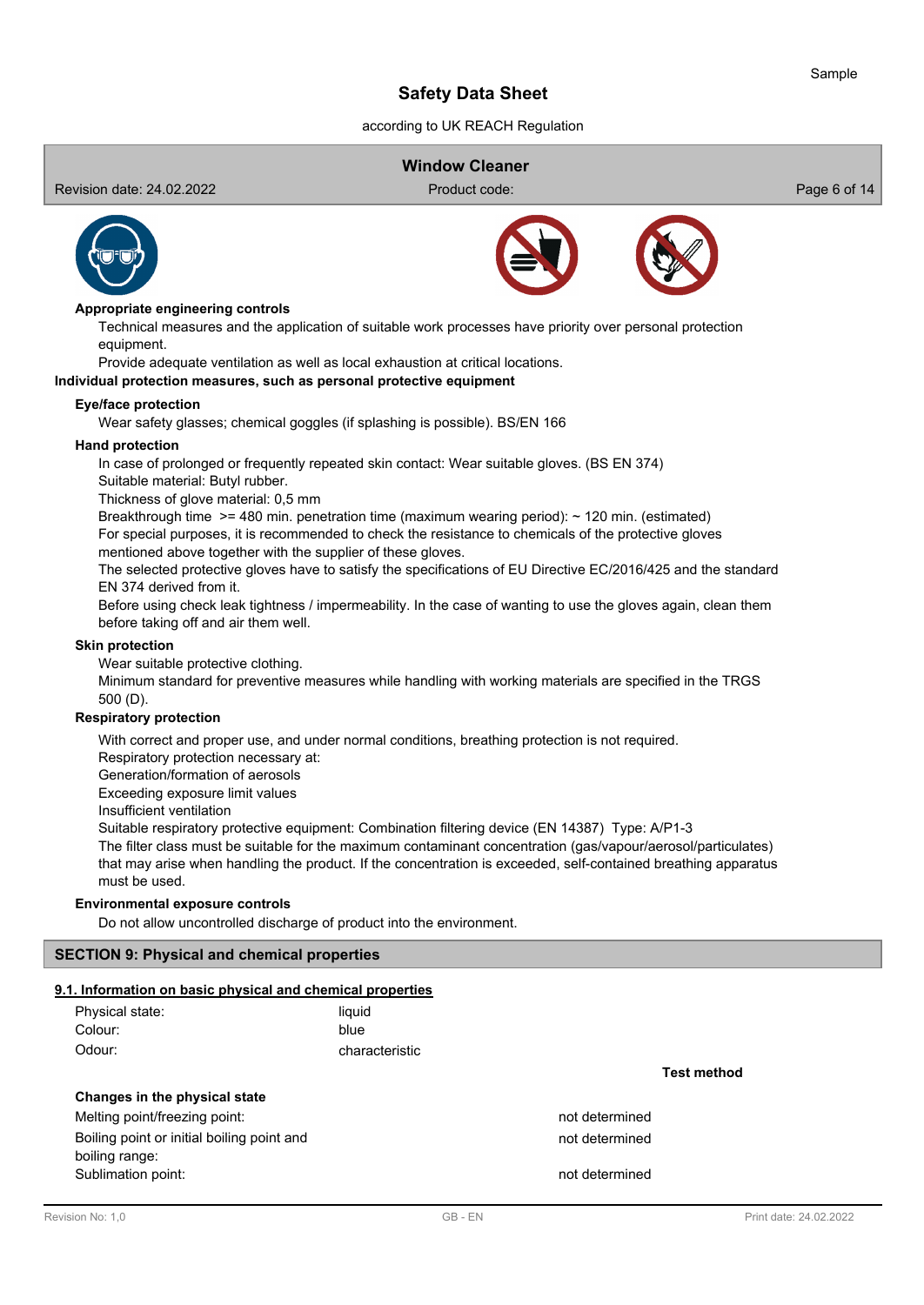# according to UK REACH Regulation

|                                                                     | <b>Window Cleaner</b>              |                                  |              |
|---------------------------------------------------------------------|------------------------------------|----------------------------------|--------------|
| Revision date: 24,02,2022                                           | Product code:                      |                                  | Page 7 of 14 |
| Softening point:                                                    | not determined                     |                                  |              |
| Pour point:                                                         | not determined                     |                                  |              |
| Flash point:                                                        |                                    | 39 °C DIN 51376                  |              |
| <b>Explosive properties</b><br>none                                 |                                    |                                  |              |
| Lower explosion limits:                                             | not determined                     |                                  |              |
| Upper explosion limits:                                             | not determined                     |                                  |              |
| Auto-ignition temperature:                                          | not determined                     |                                  |              |
| Decomposition temperature:                                          | not determined                     |                                  |              |
| pH-Value:                                                           |                                    | 10 DIN 19268                     |              |
| Viscosity / dynamic:<br>(at 40 $^{\circ}$ C)                        | not determined                     |                                  |              |
| Viscosity / kinematic:<br>(at 20 $°C$ )                             | not determined                     |                                  |              |
| Flow time:                                                          | not determined                     |                                  |              |
| Water solubility:<br>Solubility in other solvents<br>not determined | not determined                     |                                  |              |
| Partition coefficient n-octanol/water:                              | SECTION 12: Ecological information |                                  |              |
| Vapour pressure:<br>(at 20 $°C$ )                                   | not determined                     |                                  |              |
| Vapour pressure:                                                    | not determined                     |                                  |              |
| Density (at 20 °C):                                                 |                                    | 0,97 g/cm <sup>3</sup> DIN 12800 |              |
| Bulk density:                                                       | not determined                     |                                  |              |
| Relative vapour density:                                            | not determined                     |                                  |              |
| 9.2. Other information                                              |                                    |                                  |              |
| Information with regard to physical hazard classes                  |                                    |                                  |              |
| Oxidizing properties<br>none                                        |                                    |                                  |              |
| Other safety characteristics                                        |                                    |                                  |              |
| Solvent separation test:                                            | not determined                     |                                  |              |
| Solvent content:                                                    | < 15%                              |                                  |              |
| Solid content:                                                      | not determined                     |                                  |              |
| Evaporation rate:                                                   | not determined                     |                                  |              |
| <b>Further Information</b>                                          |                                    |                                  |              |
| <b>SECTION 10: Stability and reactivity</b>                         |                                    |                                  |              |

# **10.1. Reactivity**

No information available.

# **10.2. Chemical stability**

The mixture is chemically stable under recommended conditions of storage, use and temperature.

# **10.3. Possibility of hazardous reactions**

No hazardous reaction when handled and stored according to provisions. Refer to chapter 10.5.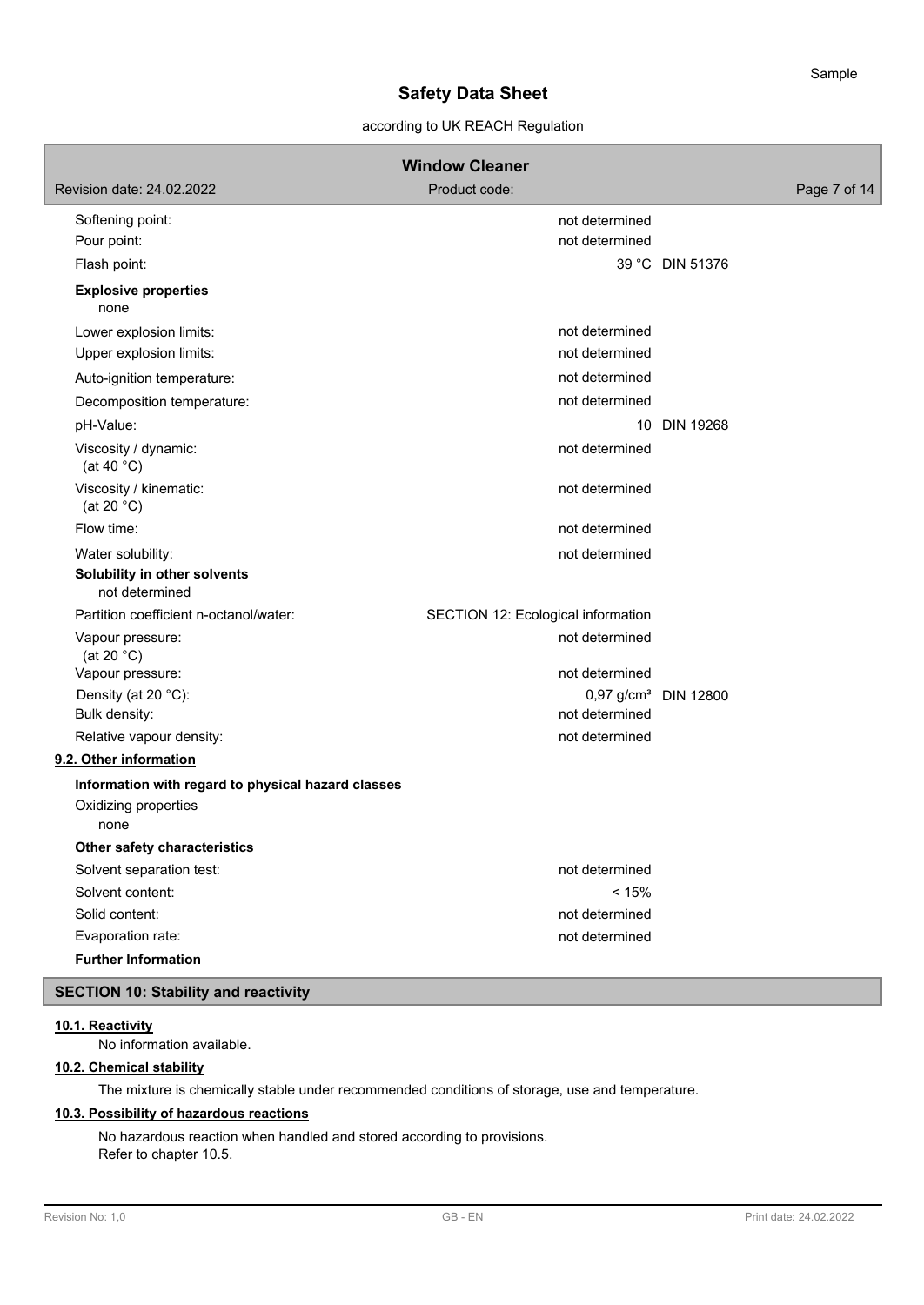# according to UK REACH Regulation

# **Window Cleaner**

Revision date: 24.02.2022 Product code: Page 8 of 14

# **10.4. Conditions to avoid**

Protect against: UV-radiation/sunlight. heat. Moisture. In use may form flammable/explosive vapour-air mixture. Heating causes rise in pressure with risk of bursting.

# **10.5. Incompatible materials**

Materials to avoid: Materials to avoid: Substances which form flammable gases when in contact with water. Organic peroxides. Inflammatory substances. Alkali metals. Chloroform. nitric acid. hydrogenium peroxide. Oxidizing agents. bromine. Reducing agents. Fluorine.

# **10.6. Hazardous decomposition products**

Does not decompose when used for intended uses. Can be released in case of fire: Gas/vapours, irritant. Carbon monoxide Carbon dioxide (CO2).

#### **SECTION 11: Toxicological information**

### **11.1. Information on hazard classes as defined in GB CLP Regulation**

#### **Toxicocinetics, metabolism and distribution**

No data available.

### **Acute toxicity**

Based on available data, the classification criteria are not met. The product has not been tested.

| <b>CAS No</b> | Chemical name                               |                |        |         |                      |        |
|---------------|---------------------------------------------|----------------|--------|---------|----------------------|--------|
|               | Exposure route                              | Dose           |        | Species | Source               | Method |
| 67-63-0       | propan-2-ol; isopropyl alcohol; isopropanol |                |        |         |                      |        |
|               | oral                                        | LD50<br> mg/kg | 5840   | Rat     | <b>IECHA</b> dossier |        |
|               | dermal                                      | LD50<br>mg/kg  | > 5000 | Rabbit  | <b>IECHA</b> dossier |        |
| 64-17-5       | ethanol, ethyl alcohol                      |                |        |         |                      |        |
|               | oral                                        | LD50<br>mg/kg  | >5000  | Rat     | <b>IECHA</b> dossier |        |
|               | inhalation (4 h) vapour                     | LC50<br>mg/l   | 124,7  | Rat     | <b>IECHA</b> dossier |        |
| 68439-50-9    | Alcohols, C12-14, ethoxylated               |                |        |         |                      |        |
|               | oral                                        | LD50<br>mg/kg  | >2000  | Rat     | <b>IECHA Dossier</b> |        |

#### **Irritation and corrosivity**

Causes serious eye irritation.

Skin corrosion/irritation: Based on available data, the classification criteria are not met. Irritant effect on the skin: slightly irritant but not relevant for classification. Ethanol.: Specific concentration limit (SCL): Eye Irrit. 2 > 50%

# **Sensitising effects**

Based on available data, the classification criteria are not met.

#### **Carcinogenic/mutagenic/toxic effects for reproduction**

Based on available data, the classification criteria are not met. propan-2-ol; isopropyl alcohol; isopropanol (CAS-No.: 67-63-0): In-vitro mutagenicity: Method: -OECD Guideline 471 (Bacterial Reverse Mutation Assay) -OECD Guideline 474: Mammalian Erythrocyte Micronucleus Test Result: negative.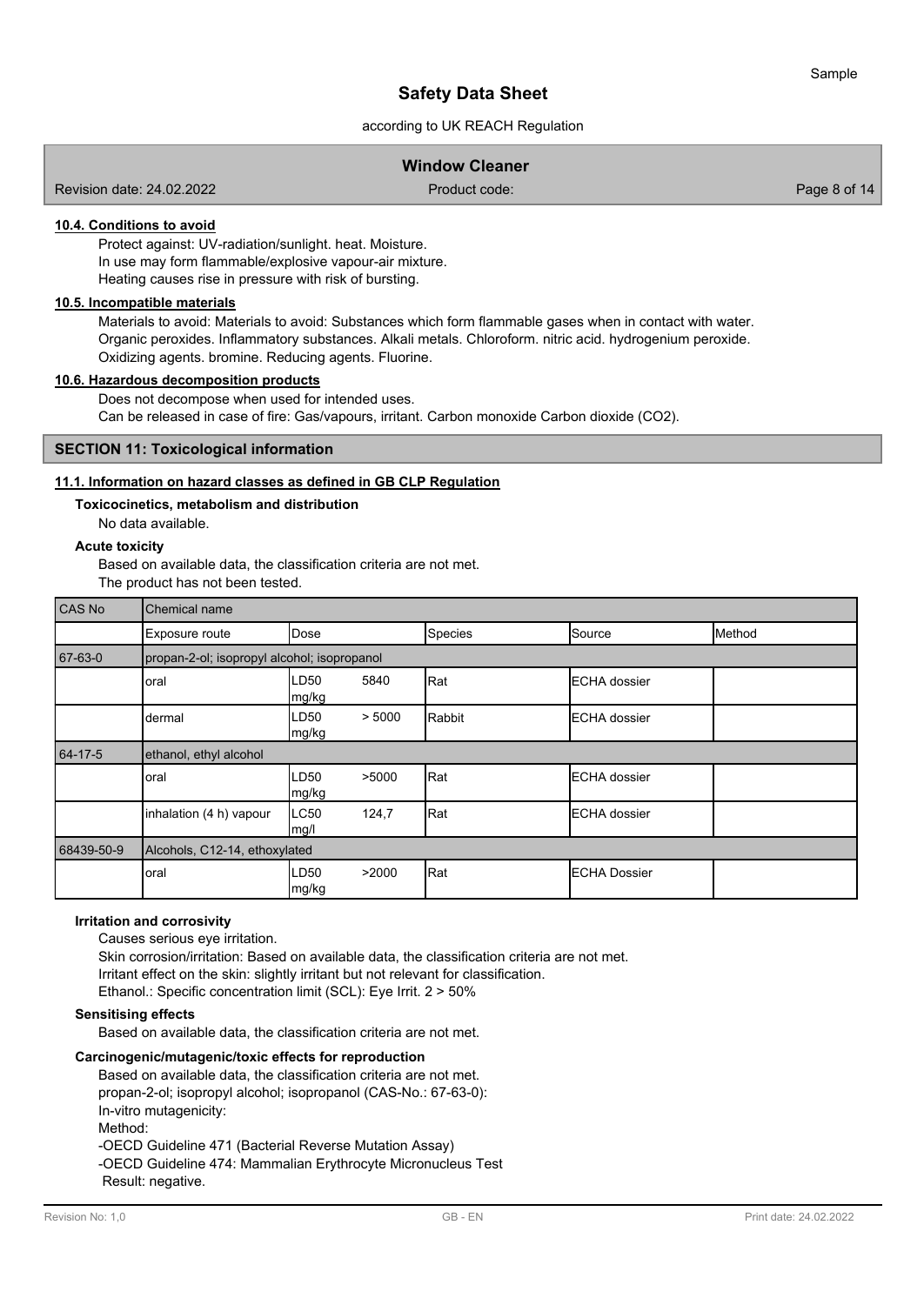# according to UK REACH Regulation

# **Window Cleaner**

Revision date: 24.02.2022 **Product code:** Product code: Product code: Page 9 of 14

Literature information: ECHA dossier; Carcinogenicity: No indications of human carcinogenicity exist. Literature information: ECHA dossier Reproductive toxicity: Method: OECD Guideline 415 (One-Generation Reproduction Toxicity Study) Species: Rat Result: NOAEL = 853 mg/kg Literature information: ECHA dossier Developmental toxicity/teratogenicity: Method: (oral. ) OECD Guideline 414 (Prenatal Developmental Toxicity Study) Species: Rabbit Result: NOAEL = 480 mg/kg Literature information: ECHA dossier

Ethanol (CAS-Nr.: 64-17-50):

In-vitro mutagenicity: No experimental indications of mutagenicity in-vitro exist. Reproductive toxicity: Exposure time: 18 weeks Species: CD-1 Mouse. Method: OECD Guideline 416 Result: NOAEL = 20700 mg/kg/day Developmental toxicity/teratogenicity: Exposure time: 19d Species: Sprague-Dawley Rat. Method: OECD Guideline 414 Result: NOAEL = 16000 ppm (maternal toxicity) Result: NOAEL >= 20000 ppm (teratogenicity) Literature information: ECHA Dossier

#### **STOT-single exposure**

Based on available data, the classification criteria are not met.

#### **STOT-repeated exposure**

Based on available data, the classification criteria are not met. propan-2-ol; isopropyl alcohol; isopropanol (CAS-No.: 67-63-0): Chronic inhalative toxicity (Rat): NOAEC = 5000 ppm (OECD 451), Literature information: ECHA dossier

Ethanol (CAS-Nr.: 64-17-50):

Subchronic oral toxicity: Exposure time: 90d; Species: Sprague-Dawley Rat. Method: OECD Guideline 408 (Repeated Dose 90-Day Oral Toxicity Study in Rodents); Result: NOAEL = 1280 mg/kg; Literature information: ECHA dossier

# **Aspiration hazard**

Based on available data, the classification criteria are not met.

**Specific effects in experiment on an animal**

No data available.

#### **Practical experience**

No data available.

# **11.2. Information on other hazards**

**Endocrine disrupting properties**

No data available.

# **Further information**

Solvent:

Symptoms: Depression of the central nervous system. Liver and kidney damage. drowsiness. vomiting. Nausea. Dizziness. unconsciousness. Impaired consciousness. Intoxication. erythema (redness)

## **SECTION 12: Ecological information**

## **12.1. Toxicity**

Ethanol. (CAS-No.: 64-17-5): Acute earthworm toxicity: LC50 (48h) = <1mg/cm2 (Eisenia fetida, non-guideline study) Acute plant toxicity: EC50 (6d) = 11800 mg/l (Allium cepa, non-guideline study) Sediment organisms: LC59 (18h) = 8200 mg/l (Hyallela sp, non-guideline study)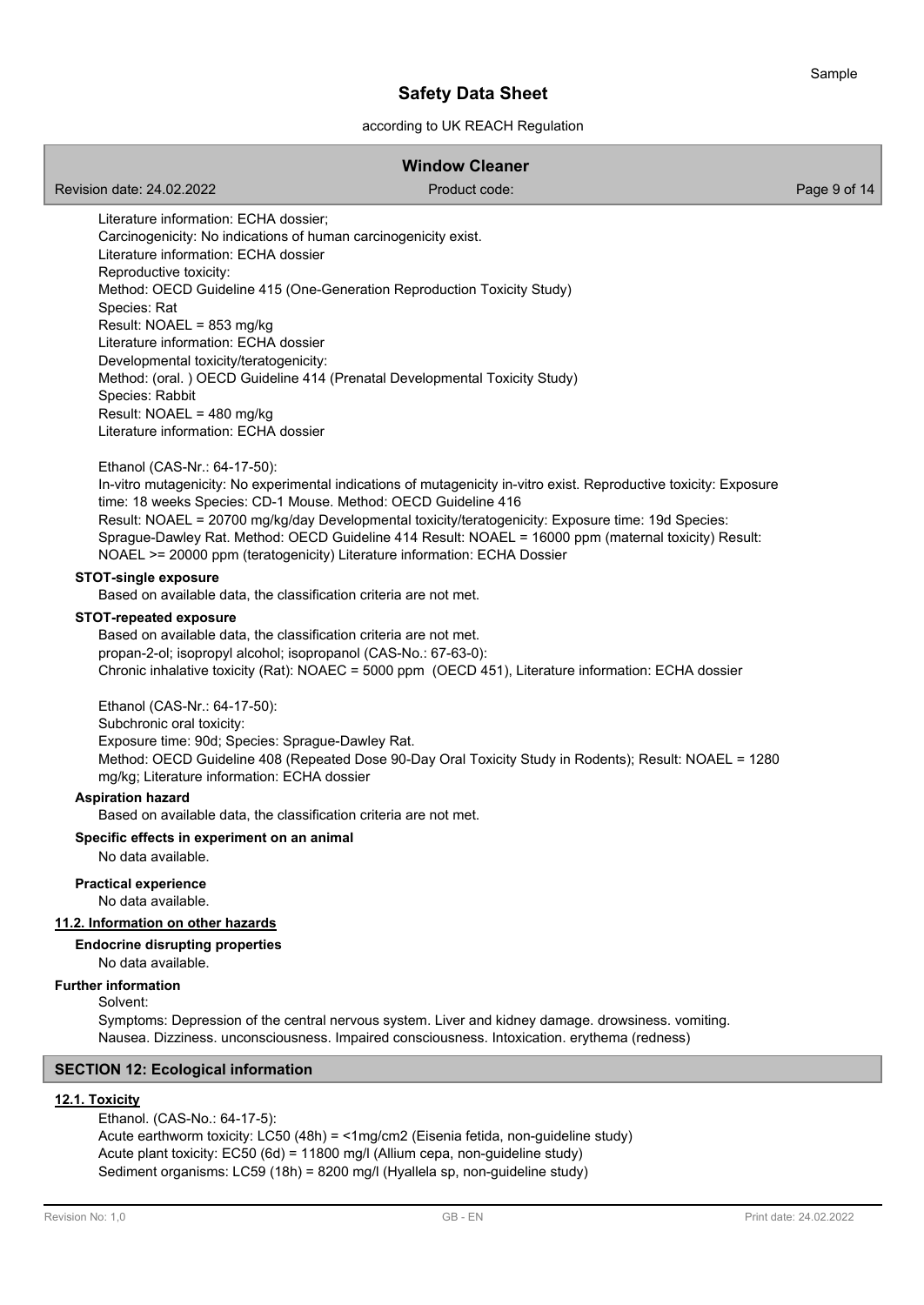# according to UK REACH Regulation

### **Window Cleaner**

Revision date: 24.02.2022 **Product code:** Product code: Product code: Page 10 of 14

| CAS No     | Chemical name                               |                           |            |                            |                     |                     |
|------------|---------------------------------------------|---------------------------|------------|----------------------------|---------------------|---------------------|
|            | Aquatic toxicity                            | Dose                      |            | [h]   [d] Species          | Source              | Method              |
| 67-63-0    | propan-2-ol; isopropyl alcohol; isopropanol |                           |            |                            |                     |                     |
|            | Acute fish toxicity                         | LC50<br>mg/l              | 10000      | 96 h Pimephales promelas   | <b>ECHA</b> dossier | OECD <sub>203</sub> |
|            | Acute algae toxicity                        | ErC <sub>50</sub><br>mg/l | 1800       | Scenedesmus<br>quadricauda | <b>ECHA</b> dossier |                     |
|            | Acute crustacea toxicity                    | EC50<br>mg/l              | >10000     | 48 h Daphnia magna (24h)   | ECHA dossier        | OECD <sub>202</sub> |
| 64-17-5    | ethanol, ethyl alcohol                      |                           |            |                            |                     |                     |
|            | Acute fish toxicity                         | <b>LC50</b><br>mg/l       | 14200      | 96 h Pimephales promelas   | ECHA dossier        |                     |
|            | Acute algae toxicity                        | ErC50                     | 275 mg/l   | 72 hChlorella vulgaris     | <b>ECHA</b> dossier |                     |
|            | Acute crustacea toxicity                    | EC <sub>50</sub><br>mg/l  | 5012       | 48 h Ceriodaphnia dubia    | <b>ECHA</b> dossier |                     |
|            | Crustacea toxicity                          | <b>NOEC</b>               | $9,6$ mg/l | 9 d Daphnia magna          | ECHA dossier        |                     |
| 68439-50-9 | Alcohols, C12-14, ethoxylated               |                           |            |                            |                     |                     |
|            | Acute fish toxicity                         | <b>LC50</b>               | $1,2$ mg/l | 96 hlDanio rerio           | <b>ECHA Dossier</b> |                     |

### **12.2. Persistence and degradability**

Ethanol. (CAS-No.: 64-17-5): Chemical Oyxgen Demand (COD): CSB = 1900 mg/g Biochemical oxygen demand (BOD): BSB5 = 1000 mg/g Abiotic degradation in water: Hydrolysis t 1/2 (20°C, pH 7) = >1 - <36 a.

Abiotic degradation in Air t 1/2 (Air.) = 38 d; 1/2 (Air. 100 ppm NO2) = 11,5 h The surfactants contained in this preparation comply with the biodegradability criteria as laid down in Regulation (EC) No.648/2004 on detergents.

| CAS No     | Chemical name                                                 |       |    |                     |
|------------|---------------------------------------------------------------|-------|----|---------------------|
|            | Method                                                        | Value | d  | <b>Source</b>       |
|            | Evaluation                                                    |       |    |                     |
| 67-63-0    | propan-2-ol; isopropyl alcohol; isopropanol                   |       |    |                     |
|            | EU Method C.5/ EU Method C.6                                  | 53%   | 5  | <b>ECHA</b> dossier |
|            | Easily biodegradable (concerning to the criteria of the OECD) |       |    |                     |
| 64-17-5    | ethanol, ethyl alcohol                                        |       |    |                     |
|            | other guideline: -                                            | 84%   | 20 | <b>ECHA</b> dossier |
|            | Biodegradable.                                                |       |    |                     |
| 68439-50-9 | Alcohols, C12-14, ethoxylated                                 |       |    |                     |
|            | OECD 301F / ISO 9408 / EEC 92/69 annex V, C.4-D               | 195   | 28 | <b>ECHA Dossier</b> |
|            | Easily biodegradable (concerning to the criteria of the OECD) |       |    |                     |

# **12.3. Bioaccumulative potential**

The product has not been tested.

### **Partition coefficient n-octanol/water**

| <b>CAS No</b> | IChemical name                              | Log Pow |
|---------------|---------------------------------------------|---------|
| 67-63-0       | propan-2-ol; isopropyl alcohol; isopropanol | 0,05    |
| 64-17-5       | ethanol, ethyl alcohol                      | $-0,31$ |
| 68439-50-9    | Alcohols, C12-14, ethoxylated               | 5,96    |

# **12.4. Mobility in soil**

Ethanol. (CAS-No.: 64-17-5):

Volatility: Henry constant: 3,3\*10-6 atm. m3/mol;dimension less 1,28\*10-4 (Calculation method.)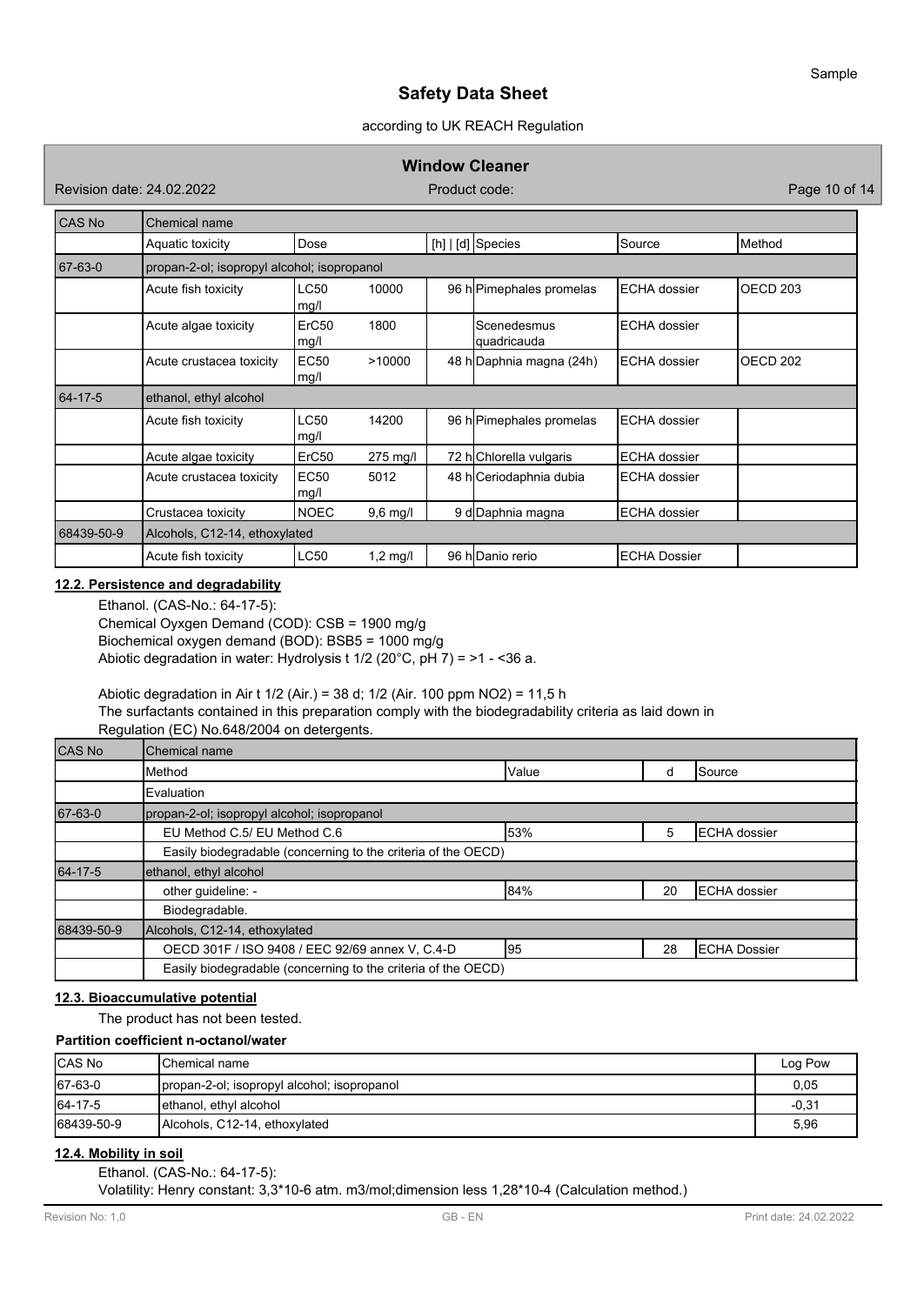# according to UK REACH Regulation

|                           | <b>Window Cleaner</b> |               |
|---------------------------|-----------------------|---------------|
| Revision date: 24.02.2022 | Product code:         | Page 11 of 14 |

Distribution: Calculation according to: Mackay, EPIWIN: Air. 45,0%; Water. 33,1%; soil. 13,7%; sediment: 0,1%

#### **12.5. Results of PBT and vPvB assessment**

The substances in the mixture do not meet the PBT/vPvB criteria according to UK REACH. The aforementioned statement applies to substances contained in the product with a minimum content of 0.1 %.

# **12.6. Endocrine disrupting properties**

This product does not contain a substance that has endocrine disrupting properties with respect to non-target organisms as no components meets the criteria.

The aforementioned statement applies to substances contained in the product with a minimum content of 0.1

 $\%$ .

#### **12.7. Other adverse effects**

No data available.

#### **Further information**

Do not allow to enter into surface water or drains.

# **SECTION 13: Disposal considerations**

#### **13.1. Waste treatment methods**

#### **Disposal recommendations**

Dispose of waste according to applicable legislation. Consult the local waste disposal expert about waste disposal. Non-contaminated packages may be recycled. According to (EWC) European Waste Catalogue, allocation of waste identity numbers/waste descriptions must be carried out in a specific way for every industry and process.

Control report for waste code/ waste marking according to (EWC) European Waste Catalogue:

# **List of Wastes Code - residues/unused products**

200129 MUNICIPAL WASTES (HOUSEHOLD WASTE AND SIMILAR COMMERCIAL, INDUSTRIAL AND INSTITUTIONAL WASTES) INCLUDING SEPARATELY COLLECTED FRACTIONS; separately collected fractions (except 15 01); detergents containing hazardous substances; hazardous waste

#### **List of Wastes Code - used product**

MUNICIPAL WASTES (HOUSEHOLD WASTE AND SIMILAR COMMERCIAL, INDUSTRIAL AND INSTITUTIONAL WASTES) INCLUDING SEPARATELY COLLECTED FRACTIONS; separately collected fractions (except 15 01); detergents containing hazardous substances; hazardous waste 200129

#### **List of Wastes Code - contaminated packaging**

WASTE PACKAGING; ABSORBENTS, WIPING CLOTHS, FILTER MATERIALS AND PROTECTIVE CLOTHING NOT OTHERWISE SPECIFIED; packaging (including separately collected municipal packaging waste); packaging containing residues of or contaminated by hazardous substances; hazardous waste 150110

### **Contaminated packaging**

Handle contaminated packages in the same way as the substance itself.

# **SECTION 14: Transport information**

| Land transport (ADR/RID)          |                                                        |
|-----------------------------------|--------------------------------------------------------|
| 14.1. UN number or ID number:     | UN 1993                                                |
| 14.2. UN proper shipping name:    | FLAMMABLE LIQUID, N.O.S. (Isopropyl alcohol. Ethanol.) |
| 14.3. Transport hazard class(es): | 3                                                      |
| 14.4. Packing group:              | Ш                                                      |
| Hazard label:                     | 3                                                      |
|                                   |                                                        |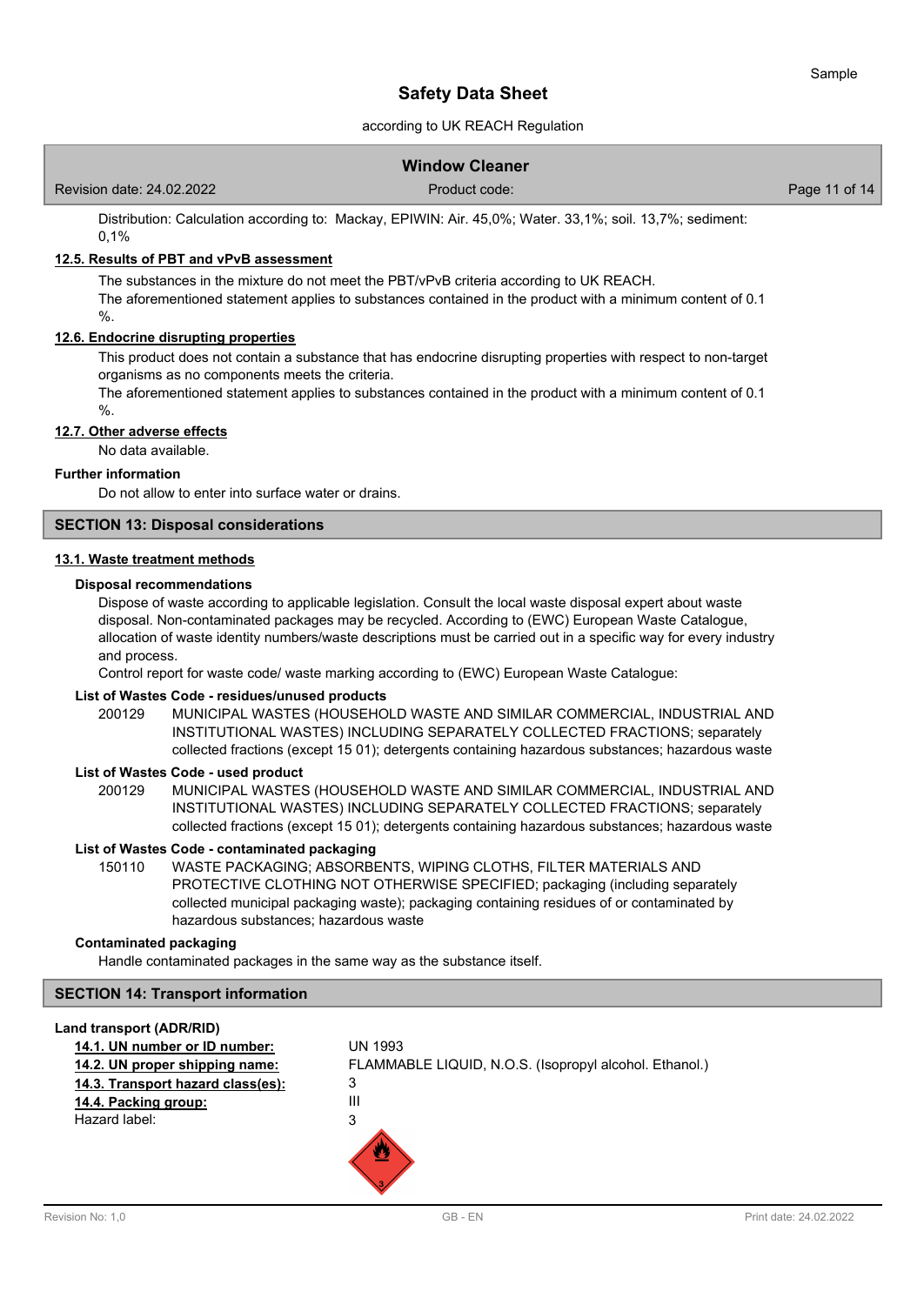according to UK REACH Regulation

| <b>Window Cleaner</b>                                             |                 |                                                        |               |
|-------------------------------------------------------------------|-----------------|--------------------------------------------------------|---------------|
| Revision date: 24.02.2022                                         | Product code:   |                                                        | Page 12 of 14 |
| Classification code:                                              | F <sub>1</sub>  |                                                        |               |
| <b>Special Provisions:</b>                                        | 274 601         |                                                        |               |
| Limited quantity:                                                 | 5L              |                                                        |               |
| Excepted quantity:                                                | E1              |                                                        |               |
| Transport category:<br>Hazard No:                                 | 3<br>30         |                                                        |               |
| Tunnel restriction code:                                          | D/E             |                                                        |               |
| Inland waterways transport (ADN)                                  |                 |                                                        |               |
| 14.1. UN number or ID number:                                     | <b>UN 1993</b>  |                                                        |               |
| 14.2. UN proper shipping name:                                    |                 | FLAMMABLE LIQUID, N.O.S. (Isopropyl alcohol. Ethanol.) |               |
| 14.3. Transport hazard class(es):                                 | 3               |                                                        |               |
| 14.4. Packing group:                                              | III             |                                                        |               |
| Hazard label:                                                     | 3               |                                                        |               |
|                                                                   |                 |                                                        |               |
| Classification code:                                              | F <sub>1</sub>  |                                                        |               |
| <b>Special Provisions:</b>                                        | 274 601         |                                                        |               |
| Limited quantity:                                                 | 5L              |                                                        |               |
| Excepted quantity:                                                | E1              |                                                        |               |
| <b>Marine transport (IMDG)</b>                                    |                 |                                                        |               |
| 14.1. UN number or ID number:                                     | <b>UN 1993</b>  |                                                        |               |
| 14.2. UN proper shipping name:                                    |                 | FLAMMABLE LIQUID, N.O.S. (Isopropyl alcohol. Ethanol.) |               |
| 14.3. Transport hazard class(es):                                 | 3               |                                                        |               |
| 14.4. Packing group:                                              | Ш               |                                                        |               |
| Hazard label:                                                     | 3               |                                                        |               |
|                                                                   |                 |                                                        |               |
| Marine pollutant:                                                 | No              |                                                        |               |
| <b>Special Provisions:</b>                                        | 223, 274, 955   |                                                        |               |
| Limited quantity:                                                 | 5L              |                                                        |               |
| Excepted quantity:                                                | E1              |                                                        |               |
| EmS:                                                              | F-E, S-E        |                                                        |               |
| Air transport (ICAO-TI/IATA-DGR)                                  |                 |                                                        |               |
| 14.1. UN number or ID number:<br>14.2. UN proper shipping name:   | <b>UN 1993</b>  |                                                        |               |
| 14.3. Transport hazard class(es):                                 | 3               | FLAMMABLE LIQUID, N.O.S. (Isopropyl alcohol. Ethanol.) |               |
| 14.4. Packing group:                                              | Ш               |                                                        |               |
| Hazard label:                                                     | 3               |                                                        |               |
|                                                                   |                 |                                                        |               |
| Special Provisions:                                               | A <sub>3</sub>  |                                                        |               |
| Limited quantity Passenger:                                       | 10 <sub>L</sub> |                                                        |               |
| Passenger LQ:                                                     | Y344            |                                                        |               |
| Excepted quantity:                                                | E1              |                                                        |               |
| IATA-packing instructions - Passenger:                            | 355             |                                                        |               |
| IATA-max. quantity - Passenger:                                   | 60L             |                                                        |               |
| IATA-packing instructions - Cargo:<br>IATA-max. quantity - Cargo: | 366<br>220L     |                                                        |               |
|                                                                   |                 |                                                        |               |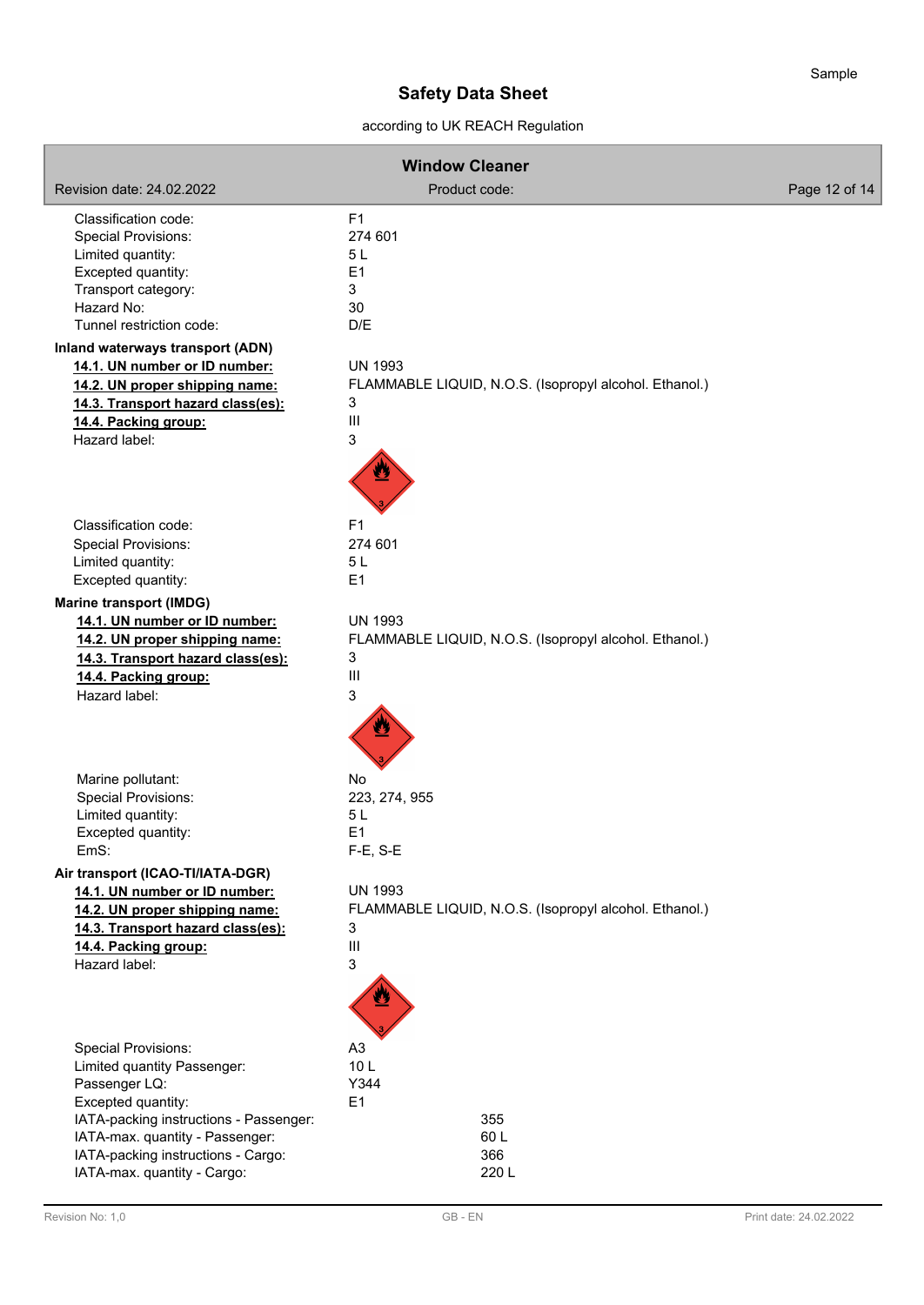# according to UK REACH Regulation

|                                                                                                                                                                                                                                                                                                                                                                                                                                                | <b>Window Cleaner</b>                                                                                                 |               |
|------------------------------------------------------------------------------------------------------------------------------------------------------------------------------------------------------------------------------------------------------------------------------------------------------------------------------------------------------------------------------------------------------------------------------------------------|-----------------------------------------------------------------------------------------------------------------------|---------------|
| Revision date: 24.02.2022                                                                                                                                                                                                                                                                                                                                                                                                                      | Product code:                                                                                                         | Page 13 of 14 |
| 14.5. Environmental hazards<br><b>ENVIRONMENTALLY HAZARDOUS:</b><br>14.6. Special precautions for user<br>See section 8.                                                                                                                                                                                                                                                                                                                       | No                                                                                                                    |               |
| 14.7. Maritime transport in bulk according to IMO instruments                                                                                                                                                                                                                                                                                                                                                                                  |                                                                                                                       |               |
| not relevant.                                                                                                                                                                                                                                                                                                                                                                                                                                  |                                                                                                                       |               |
| <b>SECTION 15: Regulatory information</b>                                                                                                                                                                                                                                                                                                                                                                                                      |                                                                                                                       |               |
|                                                                                                                                                                                                                                                                                                                                                                                                                                                | 15.1. Safety, health and environmental regulations/legislation specific for the substance or mixture                  |               |
| EU regulatory information<br>Restrictions on use (REACH, annex XVII):<br>Entry 3, Entry 40, Entry 75<br>2010/75/EU (VOC):                                                                                                                                                                                                                                                                                                                      | 11,1 % (calculated)                                                                                                   |               |
| 2004/42/EC (VOC):<br>Information according to 2012/18/EU<br>(SEVESO III):                                                                                                                                                                                                                                                                                                                                                                      | 107,67 g/l (calculated)<br>P5c FLAMMABLE LIQUIDS                                                                      |               |
| <b>Additional information</b><br>Safety Data Sheet according to UK-REACH Regulation<br>UK REACH Appendix XVII, No (mixture): 3, 40                                                                                                                                                                                                                                                                                                             | The mixture is classified as hazardous according to regulation (EC) No 1272/2008 [CLP].                               |               |
| National regulatory information                                                                                                                                                                                                                                                                                                                                                                                                                |                                                                                                                       |               |
| Employment restrictions:                                                                                                                                                                                                                                                                                                                                                                                                                       | Observe restrictions to employment for juveniles according to the 'juvenile<br>work protection guideline' (94/33/EC). |               |
| Water hazard class (D):                                                                                                                                                                                                                                                                                                                                                                                                                        | 1 - slightly hazardous to water                                                                                       |               |
| 15.2. Chemical safety assessment<br>propan-2-ol; isopropyl alcohol; isopropanol<br>ethanol, ethyl alcohol                                                                                                                                                                                                                                                                                                                                      | For the following substances of this mixture a chemical safety assessment has been carried out:                       |               |
| <b>SECTION 16: Other information</b>                                                                                                                                                                                                                                                                                                                                                                                                           |                                                                                                                       |               |
| <b>Changes</b><br>Rev. 1.0; Initial release: 24.02.2022                                                                                                                                                                                                                                                                                                                                                                                        |                                                                                                                       |               |
| Abbreviations and acronyms<br>concerning the International Carriage of Dangerous Goods by Road)<br><b>CAS: Chemical Abstracts Service</b><br>CLP: Classification, Labelling and Packaging of substances and mixtures<br>DNEL: Derived No Effect Level<br>d: day(s)<br>EINECS: European INventory of Existing Commercial chemical Substances<br>$11000$ , $F_{2}$ and $F_{2}$ and $114$ $F_{2}$ $F_{3}$ $F_{4}$ $F_{5}$ and $F_{6}$ and $F_{7}$ | ADR: Accord européen sur le transport des marchandises dangereuses par Route (European Agreement                      |               |

ELINCS: European LIst of Notified Chemical Substances

ECHA: European Chemicals Agency

EWC: European Waste Catalogue

IARC: INTERNATIONAL AGENCY FOR RESEARCH ON CANCER

IMDG: International Maritime Code for Dangerous Goods

IATA: International Air Transport Association

IATA-DGR: Dangerous Goods Regulations by the "International Air Transport Association" (IATA)

ICAO: International Civil Aviation Organization

ICAO-TI: Technical Instructions by the "International Civil Aviation Organization" (ICAO)